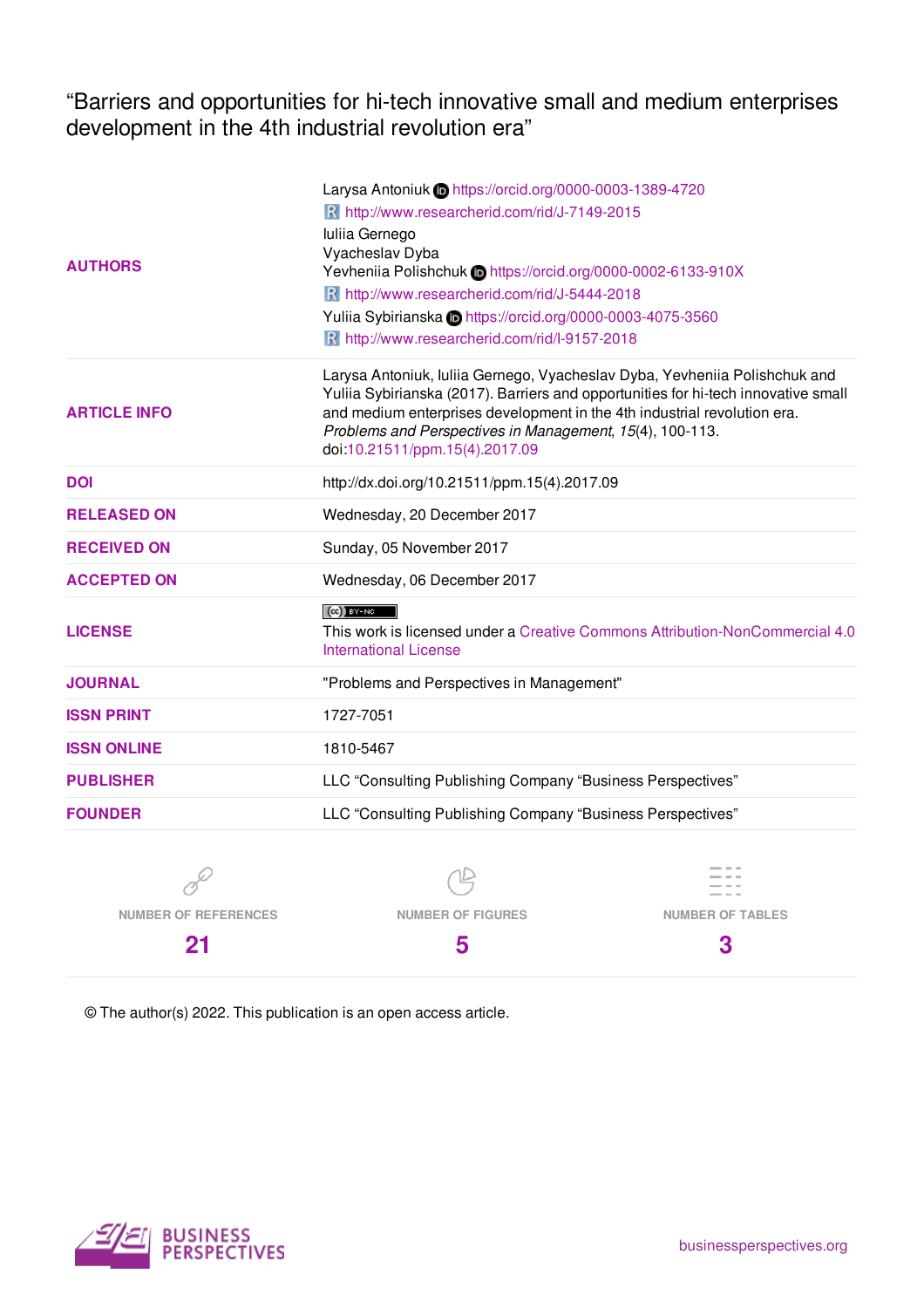

**BUSINESS PERSPECTIVES**



LLC "СPС "Business Perspectives" Hryhorii Skovoroda lane, 10, Sumy, 40022, Ukraine

www.businessperspectives.org

**Received on:** 5th of November, 2017 **Accepted on:** 6th of December, 2017

© Larysa Antoniuk, Iuliia Gernego, Vyacheslav Dyba, Yevheniia Polishchuk, Yuliia Sybirianska, 2017

Larysa Antoniuk, Vice-rector, Kyiv National Economic University named after Vadym Hetman, Ukraine.

Iuliia Gernego, Ph.D. in Economics, Associate Professor, Kyiv National Economic University named after Vadym Hetman, Kyiv, Ukraine.

Vyacheslav Dyba, Doctor of Economics, Professor, Kyiv National Economic University named after Vadym Hetman, Ukraine.

Yevheniia Polishchuk, Doctor of Economics, Professor, Kyiv National Economic University named after Vadym Hetman, Ukraine.

Yuliia Sybirianska, Ph.D. in Economics, Associate Professor, Kyiv National Economic University named after Vadym Hetman, Ukraine.



This is an Open Access article, distributed under the terms of the Creative Commons Attribution 4.0 International license, which permits unrestricted re-use, distribution, and reproduction in any medium, provided the original work is properly cited.

**Larysa Antoniuk** (Ukraine), **Iuliia Gernego** (Ukraine), **Vyacheslav Dyba** (Ukraine), **Yevheniia Polishchuk** (Ukraine), **Yuliia Sybirianska** (Ukraine)

# BARRIERS AND OPPORTUNITIES FOR HI-TECH INNOVATIVE SMALL AND MEDIUM ENTERPRISES VELOPMENT IN THE 4TH DUSTRIAL REVOLUTION ERA

#### **Abstract**

High-tech innovative SMEs' development plays crucial role in economic growth of every country. It creates new work places and infrastructure, motivates people for creating new ideas. At the same time, SMEs still face with a huge number of problems in the business performance. The purposes of the research are: to define main barriers for high-tech SMEs' development in the 4th industrial revolution era (4IR); to work out recommendations for policy-makers towards intensification of SMEs' potential.

For this purpose, the authors reviewed studies devoted to the SMEs' innovative development and revealed that main barriers of SMEs' development are related to inefficient government support in this sphere. In order to work out recommendations for Ukrainian policy-makers in the area of SMEs' development, the authors conducted a survey of local high-tech SMEs and on the basis of SWOT-analysis distinguished the main directions for their further improvement. Finally, a set of recommendations for improving SMEs' environment in Ukraine, taking into consideration the challenges of the 4th IR, was developed.

**Keywords**

innovation, SME, Fourth Industrial Revolution, hightech, government support

**JEL Classification** 030, 038, 011

### **INTRODUCTION**

Nowadays, people live in the early days of the upgrading digital economy. Despite this fact, it has already had huge impacts on the development of business and economies during recent years. Moreover, digital transformations and rapid fundamental changes in business are among dominant features of the Fourth Industrial Revolution (4IR) of the 21th century. The digital capability model was developed as the new way of industrial automation aimed at transformation of technological process and changing humans' roles in it. One of the most significant modern peculiarities is that robots function as human substitutes in a wide range of industries. Upgrading of digital business concept is flexible, full of innovations and experiments. Digital concept will create new innovative business opportunities and boost their productivity.

Nevertheless, some SMEs move beyond existing trends due to their diversified and unpredictable activities. As a result, there are changes in the whole area. In particular, new forms of doing business, including cloud systems and services, and cooperation between high-tech SMEs and different stakeholders, are developed. There are new types of services and products, including Internet of things, new ways of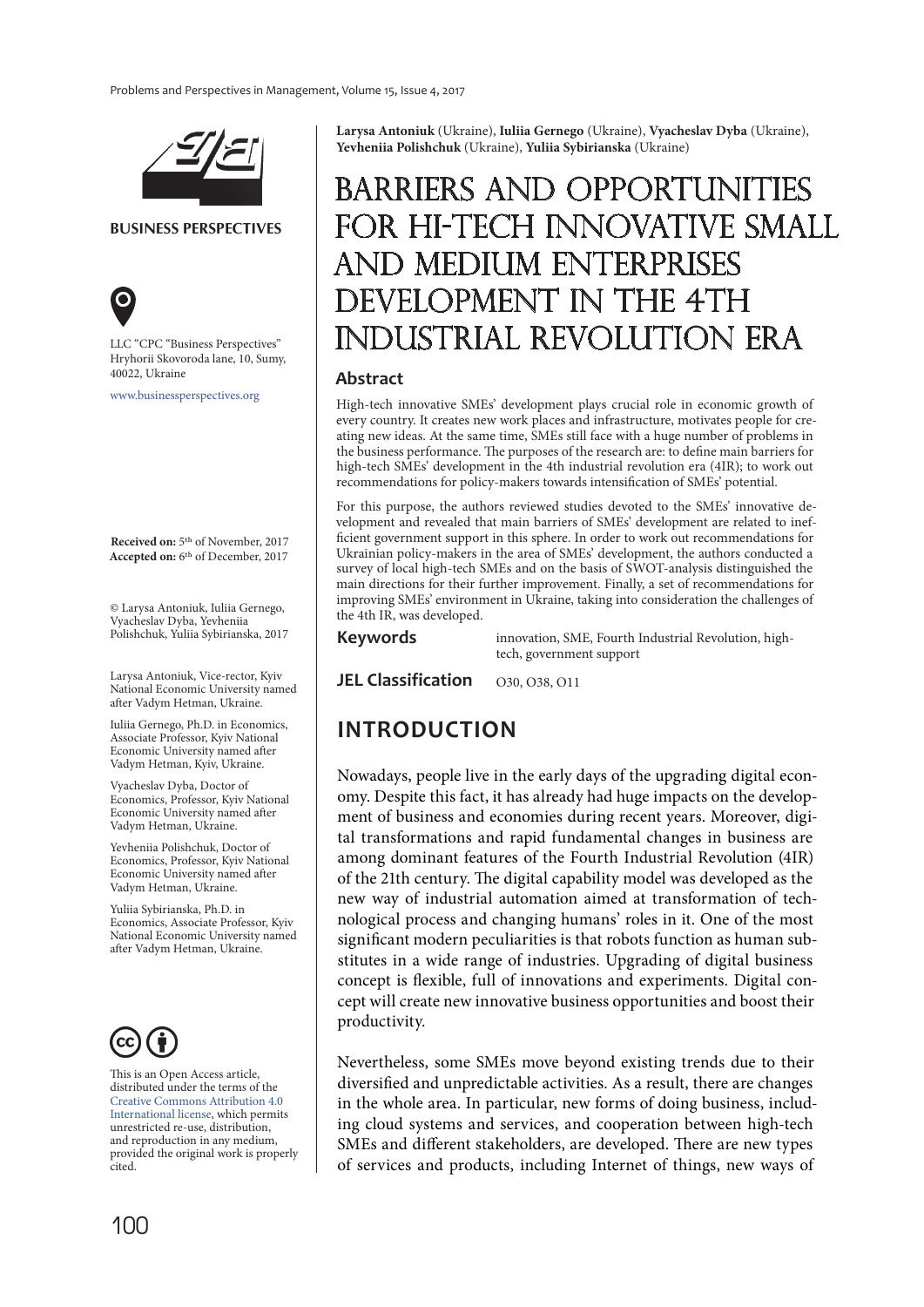usage and commercialization of the existing products and services (on-line television, digital advertising, social networking, financial technology, e-commerce, online education, automated monitoring and control systems, game played processes and services, technologies of environmentally benign future and energy-saving life, optimizing the life and business processes).

However, only a few business structures are ready to be adapted to ongoing transformations. SMEs are among the latter as one of the most flexible and capable for innovations segments of the business. The new wave of digital technologies brings both challenges and opportunities for SMEs. There is a need to study the nature and peculiarities of the 4IR changes. It will help high-tech innovative SMEs decision makers to manage their business under conditions of current global economic competitiveness.

### **1. LITERATURE REVIEW**

Recent studies show the far-reaching integration of information and operational technologies. Surveys conducted by Schwab (2015, 2017), Richards (2016), Dittrich (2016), Economist Intelligence Unit (2010) and UNCTAD (2017) experts show the main specifications and possible effects of the 4IR. The current situation and manjor problems of information technology within industrial area in Ukraine are analyzed by Frolov et al. (2017). Yurynets (2016) investigates the factors for economic growth, including the influence of Research and Development on GDP growth.

Notwithstanding, few studies have explored in the field of high-tech innovative SMEs' development. Economic problems of business function development in the sectors of national economy are studied by Britchenko et al. (2012). Bloem et al. (2014) and Moavenzadeh (2015) discover benefits of upgrading digital economy for large enterprises. The companies by size are distinguished in Global Enterprise Recognition Report (2015).

SMEs impact on economic growth is provided by the Edinburgh Group researches (2011). Kushnir (2010) provides an overview of data at micro, small, and medium enterprise levels in different economies. The study by Chien (2012) deals with startups ability to monetize their patents in the USA. The Kauffman Index of Startup Activity indicates the meaning of startup initiatives for economic health (Fairlie & Reedy, 2016). The level of value added generated by EU28 SMEs is studied by Muller (2016). Wang (2016) defines the biggest obstacle to SMEs growth. In the article by Olefirenko (2016), scientific and methodic approach to optimize distribution expenses of the innovatively active enterprises in Ukraine is developed. Still, there is not enough previous studies which have been concentrated on this issue in Ukraine. Thus, this requires new research about SMEs' development in Ukraine in the context of the 4IR.

# **2. METHODOLOGY**

To determine obstacles and opportunities of hightech innovative SMEs' development in the era of the 4IR we used different scientific methods and proceeded four following steps. Firstly, we have chosen statistical reports of authoritative institutions such as private companies, consulting and rating firms (e.g. Deloitte, Edge, Moody's, Price Waterhouse), international organizations (UNIDO, OECD, the World Bank, the European Commission), NGOs and others. Using induction method, we identified main rising trends of high-tech SMEs and disclosed main factors that affect their evolution and development. To prove the importance of SMEs, we regarded the number of enterprises, employment and value added by SMEs and Large enterprises in the EU-28 by using comparative method. Secondly, we analyzed public policies in countries with welldeveloped SMEs sector and, using system method, classified types of SMEs of government support. Thirdly, by means of method of statistical observation, we conducted survey of high-tech innovative SMEs to define their main problems in doing business. Fourthly, based on the results of SWOTanalysis of SMEs' government policy in Ukraine we determined possible types of support that could be implemented in Ukraine; then we formulated recommendation for Ukrainian policy-makers in the field of SMEs' development that could help to overcome barriers and meet opportunities on the way toward the era of 4IR.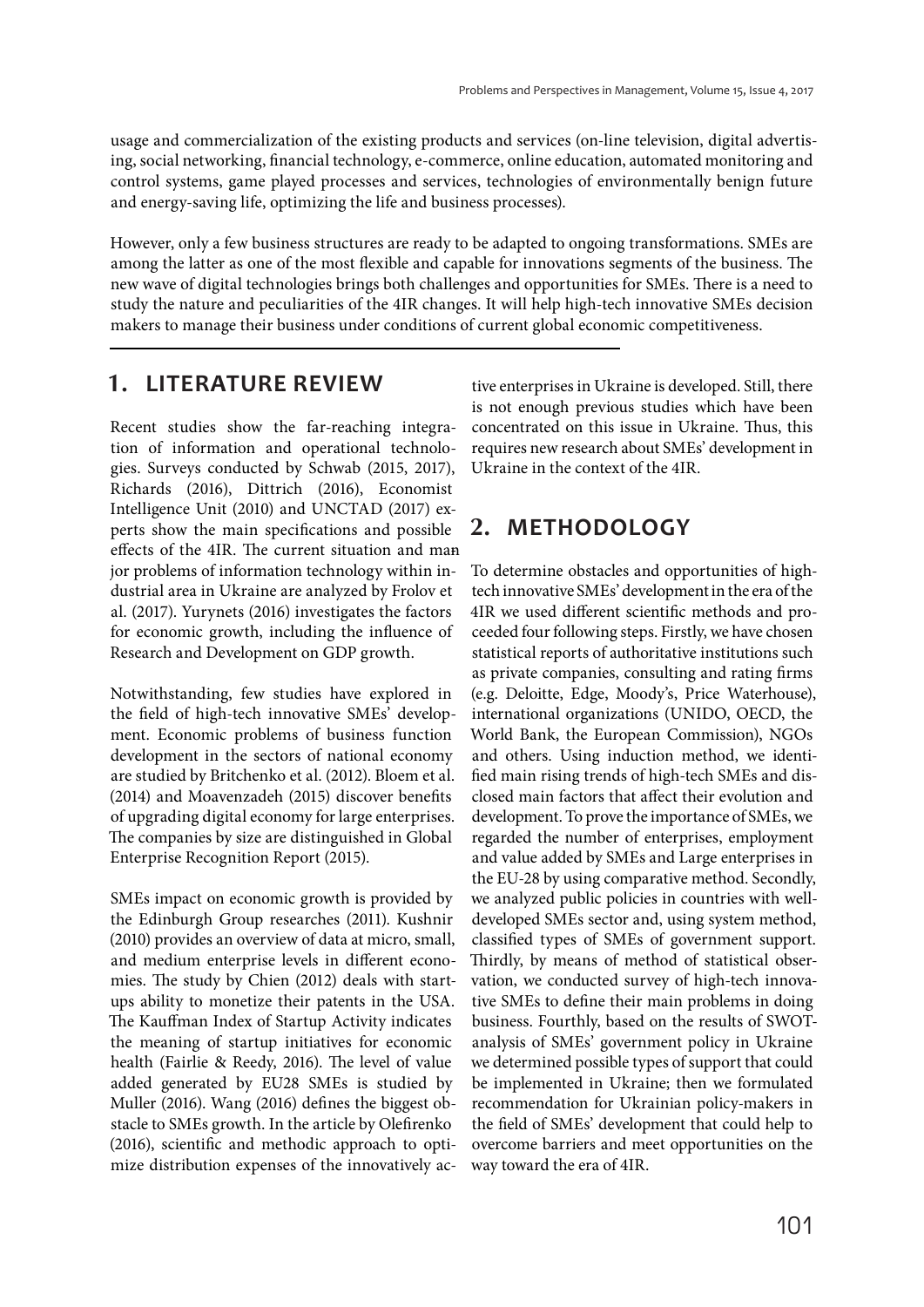## **3. RESULTS**

While the First Industrial Revolution was accompanied by industrial growth, the Second was connected with the invention of the electricity and mass production development (the latter were mainly connected with large enterprises with their capability to attract additional resources and to produce more items (Bloem et al., 2014; Moavenzadeh, 2015). The Third Industrial Revolution or the Digital Revolution, which began in the second half of the 20th century, is still ongoing nowadays and includes the development of personal computer, the Internet and other ICT. And in recent years, there has been an increasing interest to high-tech innovative SMEs as participants of industrial process, which are capable to innovations and able to create new jobs.

A dramatic increase in digital industry development has been observed over the last century. On the one hand, the Fourth Industrial Revolution means the logical continuation of the Third IR, because digital technologies introduction and development are among its main features. On the other hand, this era creates the unique opportunities to disrupt the current industry structures, to improve the existing human communication and conflict resolution systems.

The main influences of the 4IR will be multiplied by the globally technology breakthroughs in areas such as artificial intelligence, robotics, the Internet of things, autonomous vehicles, 3-D printing, nano and biotechnologies, material science, energy storage, and quantum computing (Schwab, 2015; Schwab, 2017; Richards, 2016). These inventions are targeted to transform the production-consumption process from step-bystep to integrated interdependent process. Instead of the previously functioning linear productionconsumption model, a new hyper connected platform is being created. The latter means a deeply integrated system of planning, R&D, production, marketing, sales & services, which drives all components of productivity improvement in the value chain, developing shorter life cycle of a product (KIET, 2017).

As already mentioned above, among important features of high-tech SMEs activity are the flexibility and innovative capability because they need fewer resource, are less structured and more capable for improvements and experiments than large corporations. The EU Commission surveys indicate that more than 90% of SMEs perceive they are lagging behind in the field of digital innovations (Dittrich, 2016). The global production of ICT goods and services amounts to an estimated 6.5% of GDP in 2017. Sales of robots are at the highest level ever, worldwide shipments of threedimensional printers more than doubled in 2016 (UNCTAD, 2017). Therefore, SMEs offer a huge potential for technologies in the digital age, but in developing countries, the conditions for their creation are inadequate.

Based on Shift Index research, conducted by the Deloitte Center for the Edge, we summarized the fundamental factors inherent in the information era that influence the modern progress of the high-tech SMEs:

- significant increase in productivity over the last 45 years;
- cheapening of the digital technology;
- decrease in the cost of computing power;
- fall of the cost of storing information;
- downturn of the cost of the data transfer rate;
- significant rise of the Internet penetration rate (more than 50 times over the last 20 years).

The global audience of Internet users (3.5 billion people) and billions of smart phones, tablets, laptops have already created necessary infrastructure for the business breakthrough development in the information era. The world advanced information infrastructure in combination with the listed above factors of SMEs' development are causing the three main global trends in hightech field:

• rapid development of artificial intelligence (AI). Most of the activities in the high-tech sector are provided with AI, cyber security and searching systems, interconnection of users of automated control and recognition;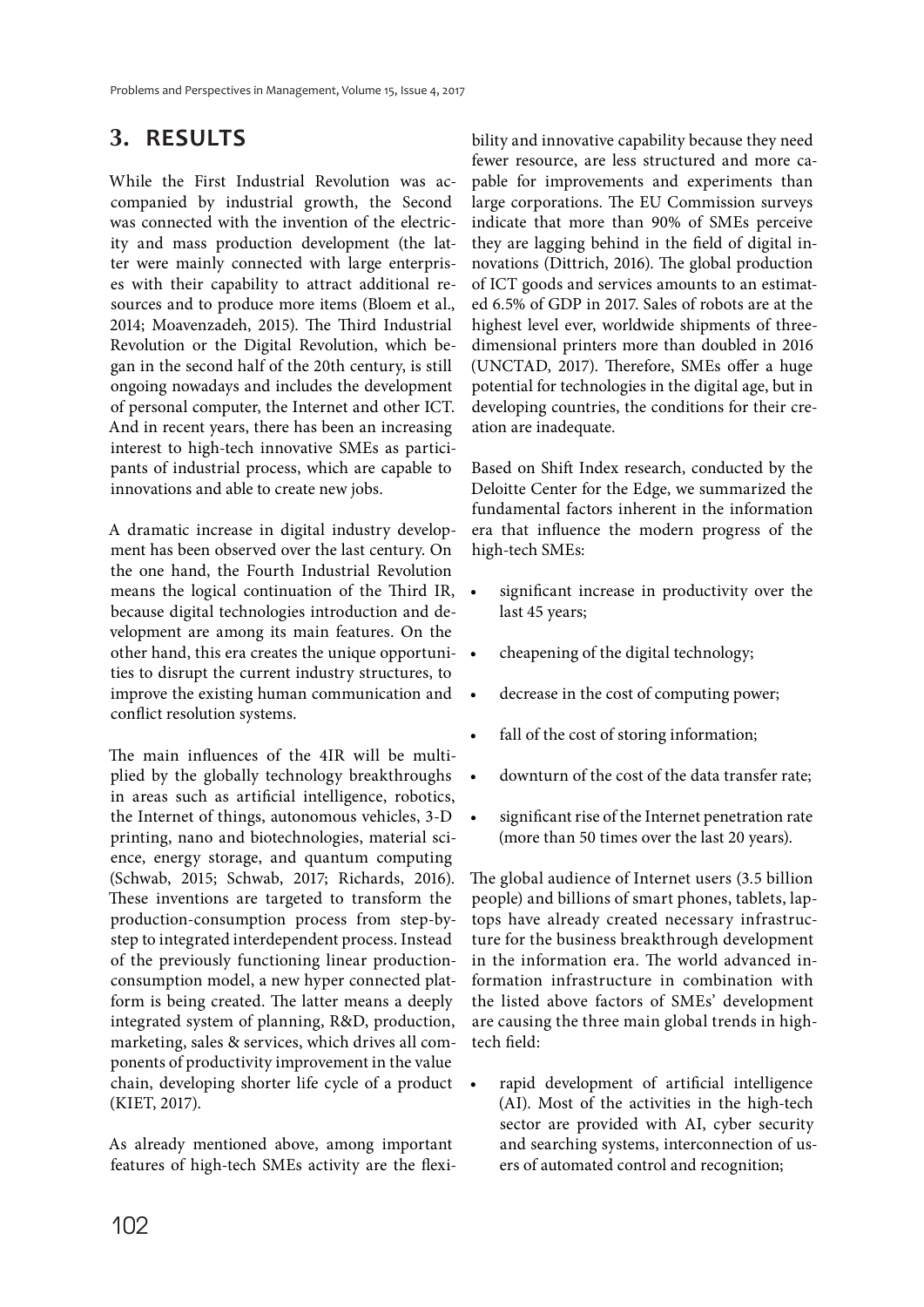

**Figure 1.** Contribution of SMEs to GDP (middle values) (Growing the global economy through SMEs)

- spreading of cloud services that are used by most Internet users. Moreover, cloud data storage becoming an integral part of most businesses;
- development of nanotechnologies, which primarily improve medicine, pharmacology and biotechnology. These industries are technologically saturated; they transform the production and usage of most materials in the modern world.

Nowadays, in the world of intellectual capital, innovations are the major driver of growth for all types of organizations and economies. Since innovation implies a high degree of risk, most of the innovative ideas are commercialized in the form of startups or in a small scale. According to the Global Entrepreneurship Monitor (GEM) research, hightech business creates on the average three times more jobs in the long-run period than a SME, which operates within already existing traditional industries.

From mentioned GEM study, we can distinguish five main reasons of why high-tech SMEs become significantly important in the global economy:

- an innovative component, since startups are the most adaptable type of business to implement innovative breakthrough ideas. They significantly contribute to the rapid technological development of the world. In addition, under global competition, countries invest in development of innovative centers to attract more startups that have positive impact on the development of innovations in the country;
- growth of the national economies competitiveness. Since startups are the most dynamic and promising companies, they contribute to

the export potential, economic security and innovation of the country in which they operate. Creation and development of new technologies and services can provide a leading position in new market niches;

- innovative and research ecosystems development inside the country. Like any high-tech business, startups are closely linked to the scientific activities of educational and research institutions. The development of SME stimulates researches and development of technoparks, universities, academies, research and scientific centers;
- a positive contribution to the social development of the society. The development of innovative entrepreneurship changes values of the society, educates it on the basis of knowledge, entrepreneurship and creativity. Attraction of foreign investors and entrepreneurs helps to increase qualification of local specialists by exchanging experience and establishing new business contacts;
- creating jobs and economic growth stimulation (Figure 1).

We should mention that crisis of 2008 and the subsequent recession of most economies in the world had a negative impact on startup activity. It has caused a lack of capital in all markets. In addition to that, the overall decline in the economies of the countries significantly reduced the purchasing power of the population, which greatly reduced the value of products and services that were new and untested. According to the Kauffman Foundation's research (Figure 2), the dynamics of the startup activity fell sharply even in the USA and began to recover only in 2014.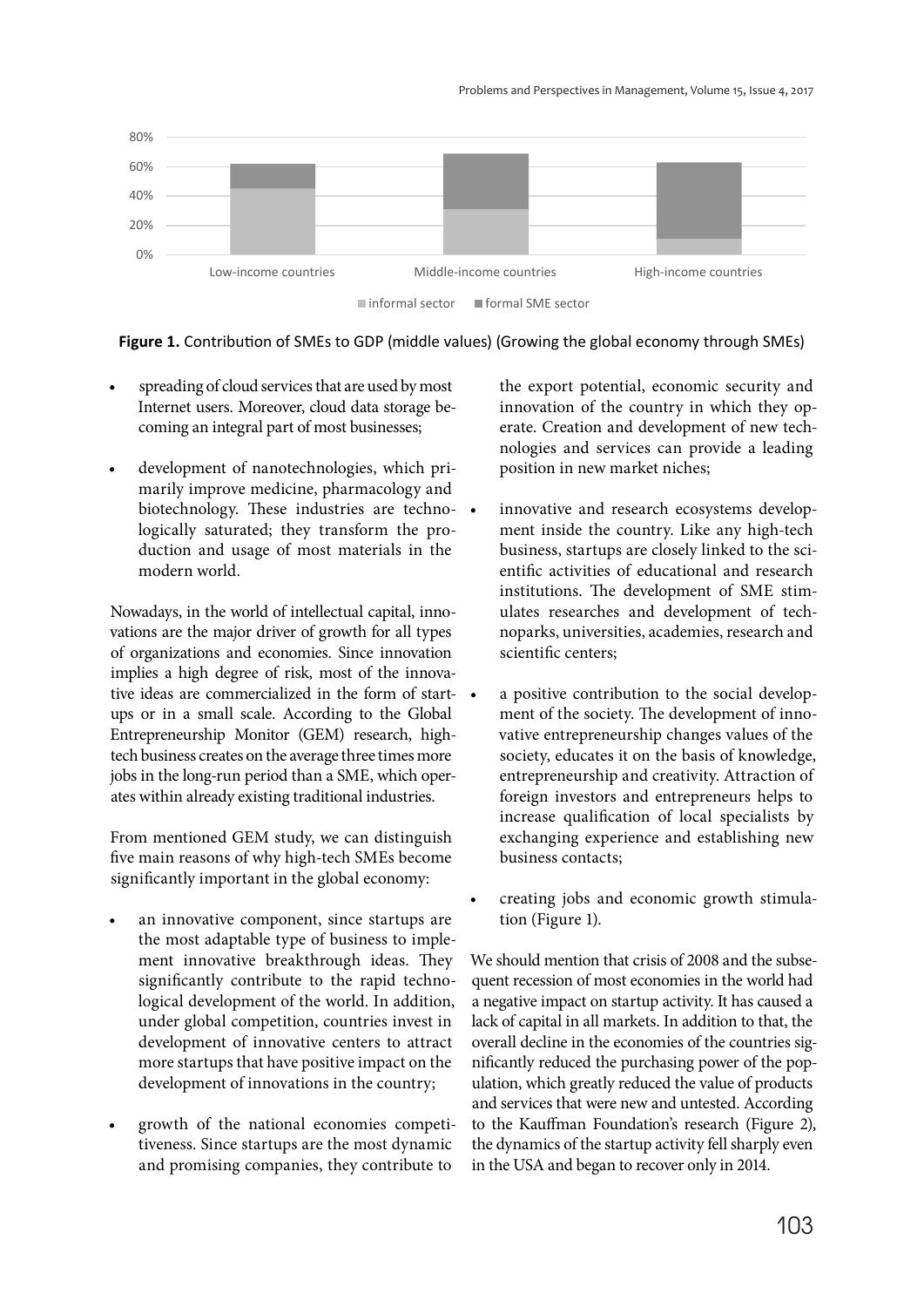

**Figure 2.** The Kauffman Index of startup activity (1997–2016)

Figure 2 shows that upward trend persists in 2015– 2016. Economic stabilization, cheaper loans, increased investments in research and development stimulate more and more people to run startups.

The development of SME business is closely related to the economic, political and demographic aspects of each country. More than 95% of all enterprises in the world are SMEs (it depends on the applied criteria in each country). They employ approximately 60% of all private-sector workers.

The role of SME businesses in the European Union (EU-27) in 2015 shows its structural importance (Table 1). It covers 99.8% of all enterprises, employs 66.8% of all private-sector jobs and generates 57.4% of the total value added (calculated as the value of their proceeds minus the cost of their intermediate consumption), which is created by private sector. But the contribution of SMEs in economic development varies from country to country. It ranges from 16% of GDP on the average for countries with low GDP (where SME sector

is usually large, but mainly operates in the shadow market, so official data is often lower than the real).

According to the World Bank and the International Finance Corporation, researches the largest number of SME businesses is concentrated in Eastern Asia, Oceania and high-income OECD countries. It is important to note that high-income OECD countries show higher average density and higher share of high-tech SME business compared with other groups of countries highlighted in the study. Therefore, these countries invest in the most innovative business at the early stages of development.

The Edinburgh Group has tried to capture the contribution of SME businesses to the GDP of countries based on the World Bank database. They considered the official market and roughly estimated shadow market (which is extremely high in low-income countries). In comparison to a large business, the contribution of small manufacturing business to GDP per enterprise will be smaller. It is more labor-intensive and usually has a lower

**Table 1.** The number of enterprises, employment and value added by SMEs and large enterprises in the EU-28 in 2015 Source: based on data of Annual Report on European SMEs 2015/2016.

| Indicator                 | Micro      | Small      | Medium     | <b>Total SMEs</b> | Large      | <b>Total</b> |
|---------------------------|------------|------------|------------|-------------------|------------|--------------|
| Number of enterprises     | 21.356.252 | 1.378.702  | 224.647    | 22.959.600        | 44.458     | 23.004.059   |
| Share in total            | 92.8%      | $6.0\%$    | $1.0\%$    | 99.8%             | $0.2\%$    | $100\%$      |
| Number of people employed | 40.057.408 | 27.503.428 | 23.170.352 | 90.731.132        | 45.168.732 | 135.899.904  |
| Share in total            | 29.5%      | $20.2\%$   | $17.0\%$   | 66.8%             | 33.2%      | $100\%$      |
| Value added (EUR billion) | 1.453.926  | 1.233.270  | 1.250.907  | 3.938.103         | 2.923.873  | 6.861.976    |
| Share in total            | 21.2%      | 18.0%      | 18.2%      | 57.4%             | 42.6%      | 100%         |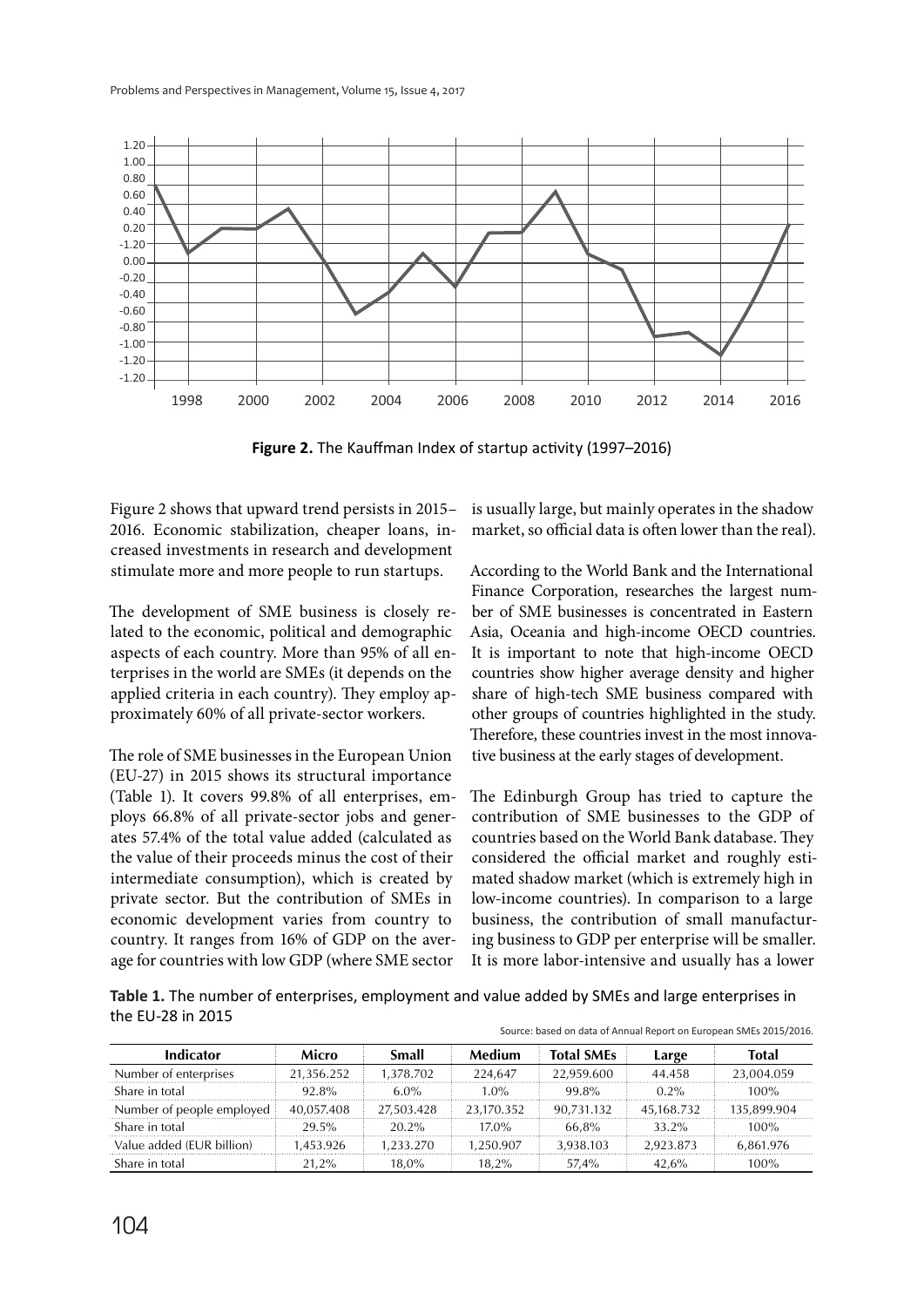

**Figure 3.** Main obstacles for SMEs growth in developing countries (Wang, 2016)

productivity than large corporate sector, that is • why SMEs need more labor resources.

Thus, SME sector compensates shortage of significant capital investments through the labor, which is beneficial to low-income countries where there is a lack of capital, but large number of unemployed. Under such conditions, SMEs can be a long-term development engine for developing countries. The conclusion of research by the World Bank, which covered 47,745 businesses from 99 countries where the size of SMEs is from 5 to 250 employees, could be evidence of that fact. They found out that the total growth in the number of employed provided by SME during 2008–2014 was at an average 85%.

Modern peculiarities of the SME market and technology are primarily determined by the progress of information in the world. To estimate the volumes and growth rates of high-tech SME businesses we could compare the growth index of Silicon Valley innovation business and other businesses on the basis of international rating agency Moody's. Based on this comparison, we can observe high growth of SME high-tech businesses. An innovative business often creates a new market or niche, which is unsaturated at the moment but they hardly enter a market where any significant potential for growth couldn't be observed.

The role of factors that affect the potential employer's decision to start own business has been explored by Amway international company within the framework of the 2015 AGE Global Enterprise Recognition Report. The result of the study shows that among the main determinants are as follows:

- potential debt burden 41% of respondents;
- the treat of economic crisis 29%;
- probable inability to find a job in case of failure – 16%;
- probability of law problems, contradictions with the law – 16%;
- potential personal disappointment in business initiative – 15%;
- necessity of making decisions 13%;
- probability of absence of second chance in case of failure of the first attempt – 8%.

As part of a study, conducted by Institute of Economic Studies, Faculty of Social Sciences Charles University in Prague (2016), a review of the SME businesses environment was provided. The research was conducted on the basis of the World Bank database "Enterprise survey dataset". It determined the main factors that influence the activity of SMEs in developing countries (Figure 3).

Most problems that business faces are similar for different sizes of businesses, but they have different levels of cruciality. For example, the issue of financing is the most sharp for a rapidly developing SME, but at the same time not sufficiently guaranteed for creditors and investors. As the business grows, the debt/equity ratio improves. It means that business has already won a part of the market and has enough assets to meet its obligations.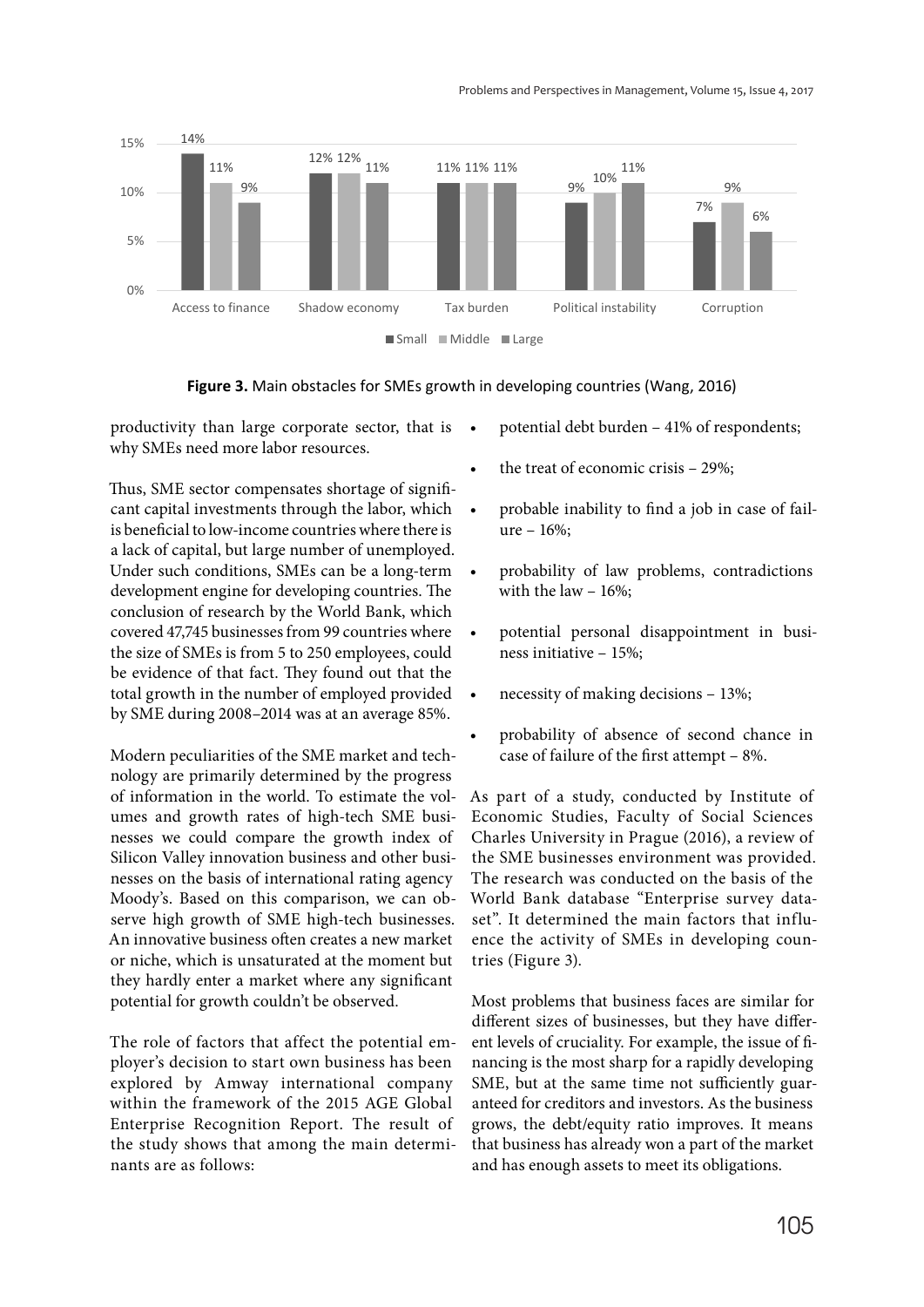On the other hand, political instability as a critical fact is more often defined by large business than SMEs. SME acute is often less dependent on the general macroeconomic policy pursued by political power because of its local specifics. This applies to government programs with the participation of the private sector, public procurement tenders, public infrastructure projects, etc. Political instability violates the healthy functioning of the SME business ecosystem. It starts to cause things as inflation, devaluation of the national currency, general stagnation of the economy, adverse changes in the legislation directly to SME, abolition of tax privileges, increase in the tax burden, bureaucratization, etc.

External factors such as shadow economy and tax system, in terms of their level of influence, are inferior to the problems of financing. But they are almost equally important for all sizes of enterprises, although for SME businesses these questions are sharper. SMEs are very sensitive to things such as the shadow economy. Illegal import of products/ raw materials by unfair market participants allows illegal increase in the business margin saving on custom duties, to sell non-licensed or non-certified goods, avoid taxation, decline the tax base, conduct informal cash transactions, etc.

SMEs that operate in a legal and transparent market, have no resources to fight with unfair competition through the judicial system, propaganda/ promotional campaigns or significant investments aimed at increasing operational efficiency. Therefore, unfair competition leads to a decline in sales and profitability of the legally operating business. It also reduces tax and customs revenues, negatively affects the fiscal policy of the country and reduces its economic efficiency.

The last but not the least factor generated by the World Bank is corruption, which adversely affects the business. In countries with high probability of giving bribes to officials there is a small number of SMEs.

Experts from UNIDO and OECD (2016), emphasize that many SMEs carry out their activities outside the official market. Therefore, one of the main goals of the governments from different countries is to create an institutional, organizational and

regulatory environment that would encourage the SMEs to legitimate economic activity.

The governments cannot form their own "entrepreneurial culture", but through their activity, they can either slow down or stimulate its improvement. The main difficulty in SMEs' regulation is a remarkable differentiation of this sector of entrepreneurial activity. Hence, it is important not only to have impact on individual business groups but also to create a socially responsible environment with a well-developed entrepreneurial culture, where development and improvement will be initiated and developed by bottom-up approach.

While forming public policy it is important to realize that SMEs will function effectively if:

- a culture of entrepreneurship will be brought up in society, which will encourage both individual and collective initiatives and innovations. Policy makers must understand that financial education is the fundamental thing in building the same culture;
- economic, political and social climate will be ensured, which will provide a high level of startups and help existing businesses to survive;
- high-quality, socially responsible and innovative business will prevail in the overall mass of SMEs;
- there will be friendly economic and social climate that will stimulate the growth and development of existing SME businesses;
- all SMEs' stakeholders will sympathize to business and operate as an entrepreneur.

The last point is especially important for SMEs, because they rely on high level of sympathy, support and protection from government, the educational system, regulators, financial institutions, individual professionals, large corporations, etc. A favorable environment for SMEs' activities could be created only if all stakeholders have common entrepreneurial spirit.

In the research, we argue to discover the particular importance of SMEs' environment component such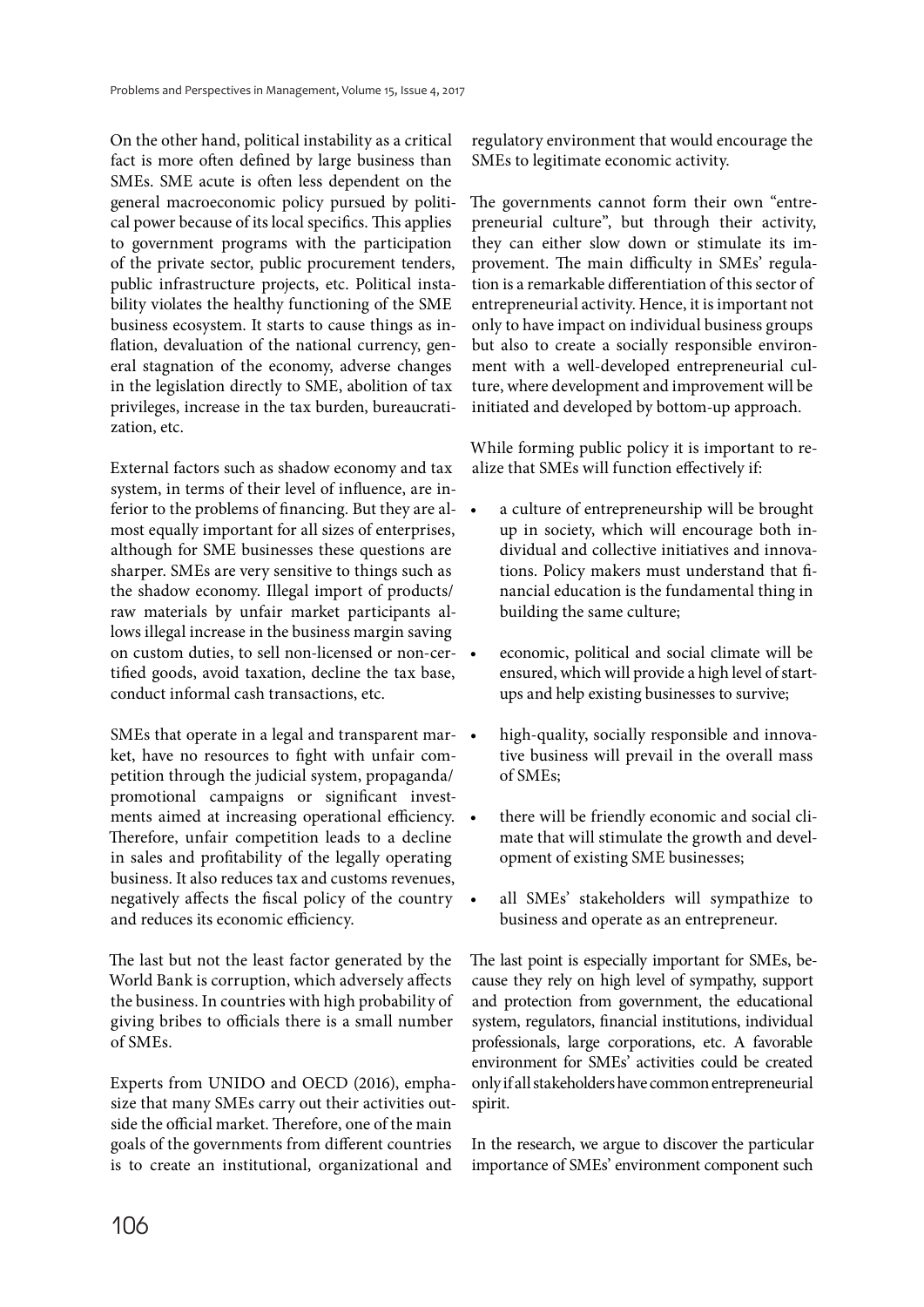as patenting. The patenting is probably more related to high-tech and innovative startups than to other environmental components due to its "double nature". On the one hand, it creates a fundamentally new product, service technology, but, on the other hand, it tries to replace or modify existing one. Therefore, there are two important issues, namely: to protect own innovation and to avoid the restriction of already existing competitors' patents.

The problem is that the young businesses do not have sufficient knowledge and resources to patent their products and services in right way. The solution to this problem depends on external factors, in particular: the patent rights in the country/region, the activity of consulting and legal companies in stimulating small business development, the general business culture and fairness of competition on the market, the availability of funds necessary for participation in litigation, dispute resolution and receipt necessary documents.

The business arises within innovative ecosystem that largely determines its further development, potential risk levels and the chance of its realization. Moreover, startup turns into booming business only under the influence of highly developed infrastructure and all-round business support, which allows to decrease negative influence or to avoid risks at all. The major imperatives of SMEs' development are: lack of financing, shadow economy development, corruption, tax regime, country macroeconomic and political stability, patent law accomplishment and level of other stakeholders qualitative involvement to its implementation.

As it was mentioned, SMEs play a crucial role in the global economy. Especially, small business that has a significant impact on the highly technological sector. Therefore, this area of small business activity has a pivotal role in the context of ICT exponential development. Moreover, the format of SMEs and startups is particularly competitive in an era of constant changes and transformation. A small business success and competitiveness depend on critical features that are the subject of our investigation, namely:

- mobility;
- low capital intensity;
- a minimal potential losses volume from the initial launch failure;
- a well-developed infrastructure or powerful corporate add-ons requirements that are not always essential for a startup initiation in underdeveloped countries;
- a lack of procedural, corporate and bureaucratic restrictions that differs from large companies;
- a lack of intense internal competition between high-tech SME businesses. Cooperation between startups, young entrepreneurs and consulting corporations make their idea competitive as against large companies. SMEs are ready to donate part of their future revenues for the sake of strategic partnership and their idea implementation. Modern entrepreneurial culture has caused that simply ideas commercialization is less important for startups and breakthrough project managers than social problem solution, additional value creation and improvement in the people's life;
- a number of potential breakthrough ideas do not depend on place of employment, country of origin, age or gender.

Therefore, everyone is able to start a small business. The formation of new entrepreneurship culture is associated with everyone, who seriously considers the possibility of starting own business. SME original ideas are highly diversified worldwide due to the cultural differences. In particular, different countries need different problems to solve. The need of satisfaction depends on the segment of the population, differences in education and culture cause a variety of values and development trends, etc.

In addition, main modern post-industrial information society features are able to eliminate some of the SME weaknesses. For example, SMEs are not local any more due to the yearly Internet penetration increase, including: 3G and 4G Internet worldwide availability, Wi-Fi institutional spreading, cloud services that become the main means for significant data volumes exchanging and collaborative environment development.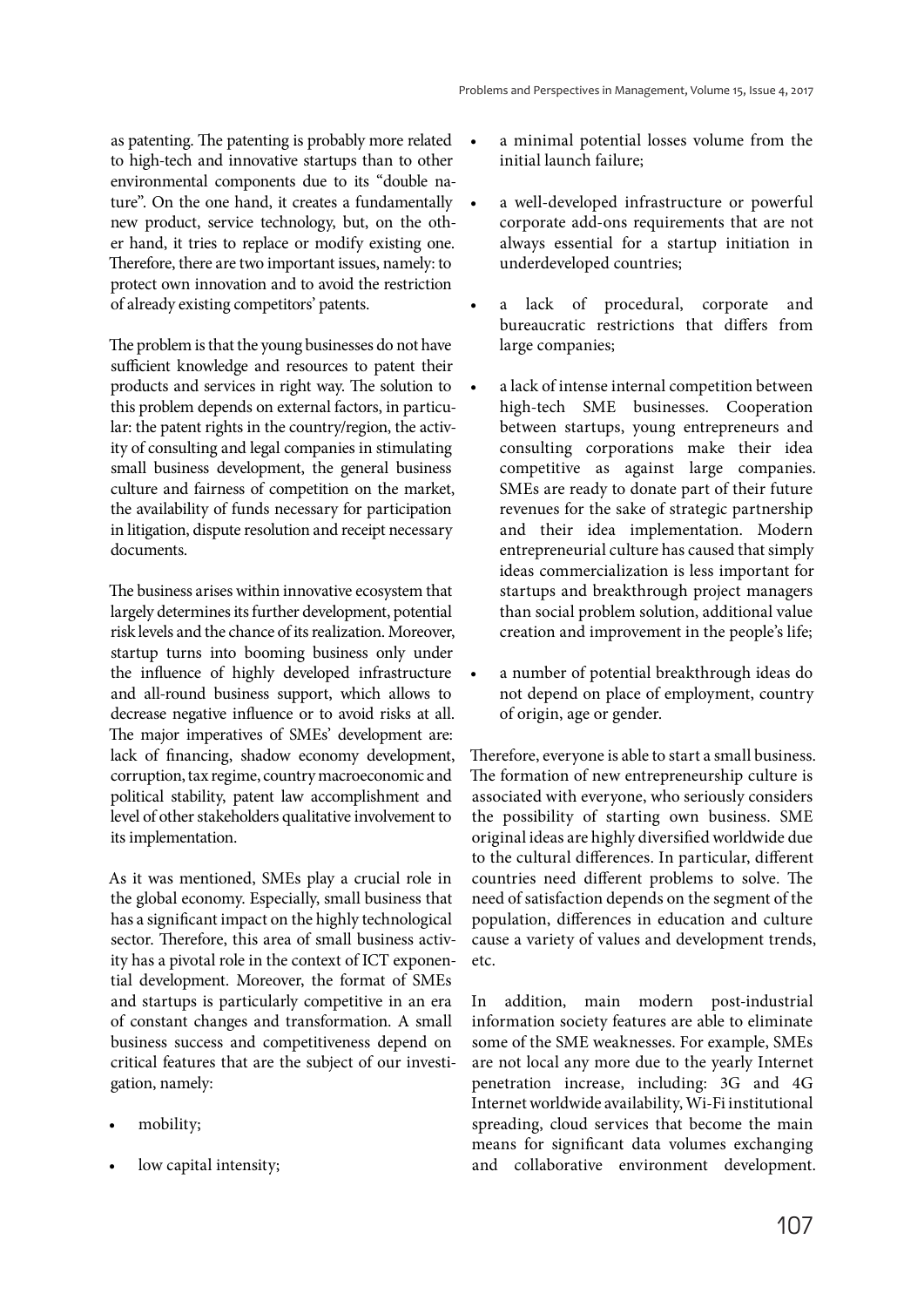Moreover, SMEs have fewer problems with the lack of funds for promotion and advertising. A large number of global social networks have extremely simplified and boosted the distribution of information about an innovative, competitive and unique product. In addition, SMEs have new sources of funding. For instance, over the past decades, sources of funding such as crowd funding became more widespread (international online platforms – Kickstarter, Indiegogo). The number of venture funds, business angels, business incubators and accelerators, who invest in promising high-tech startups, has also increased.

Thus, high-tech SME is developing with the entire sector and the sector is transforming with the emergence of new breakthrough ideas and products. All SMEs' peculiarities and changes can be considered as features of the entire sector, because SME's business is an integral part of it.

According to OECD data, about 30-60% of all small manufacturing businesses in the OECD countries have initiated new or improved products that can be characterized as innovative. SME business tends to drive an increase in R&D in most OECD countries and its share in R&D is about 17%. This proves the positive impact of SMEs and high-tech startups on the country's scientific and technological development. SMEs' R&D stimulate the emergence of new forms of cooperation among the government, social and private sectors and SMEs. In particular, separate state agencies are established in the areas of cooperation with high-tech SMEs. Industrial parks, business accelerators, incubators based on educational institutions, separate departments in large corporations, which attract SMEs to their R&D centers are also established.

So, the impact of SMEs on the world economy is increasing year by year, changing the entrepreneurial culture, the functioning of markets, the climate in the labor market, and creating completely new markets and technologies. At the same time, trends in global information and technology markets have significant impact on SMEs in the high-tech sector.

SME's sector growth highly depends on government support. There are different roles of government in supporting innovations in different countries (Figure 4). Its crucial impact on their development has to provide favorable climate (political, legislative and economic factors that effect development of innovations).

Figure 4 shows that there are many instruments among economic factors that are used in different countries according to the general policy of innovation development. Considering business grant support, example of Ireland is especially noteworthy. In Ireland, the government offers grants for researches in science to big IT companies such as Dell and Intel on interest-free basis for fixed investment for SMEs. The government creates market supply and requests SMEs to design innovations by signing a contract with them. Special funding programs also exist in France, Germany and Switzerland. The funding is directed at supporting innovations in specific sectors of economy. French government provides cash grants, loans, tax credits, reduced tax rates, accelerated depreciation on R&D assets, patent-related incentives. Portugal and Spain have large set of fiscal instruments for all legal entities for innovation support. Exclusive SMEs' privileges are used in Great Britain, including cash grants, tax credit, patent-related incentives, and accelerated depreciation on R&D assets. Other type of support is related to tax holidays. For example, Chinese government supports SMEs' innovations by offering full tax exemption during the first profitable year and tax payments decrease of 50% over the next 3-5 years. The same is in India. There is also full tax exemption up to 5 years and decrease of 50% for SMEs from 6th to 15th years of functioning. SMEs take advantages within 7 years of government tax holiday in Israel. SMEs frequently use tax credits, cash grants, income tax withholding incentives, patentrelated incentives, tax exemptions, reduced tax rates, tax deduction, including super deductions, loans, VAT reimbursements and reduced SSC rates in Belgium. Hungary provides cash grants, reduced tax rates, tax credit, patent-related incentives, reduced SSC, tax deduction, including super deductions to strengthen SMEs' capabilities. Government policy of SME development in the Netherlands allows using reduced tax rates, tax credit, patent-related incentives, reduced SSC rates, tax deduction (including super deduction), accelerated depreciation on R&D assets, cash grants. Compensations for losses of profits are provided in Singapore.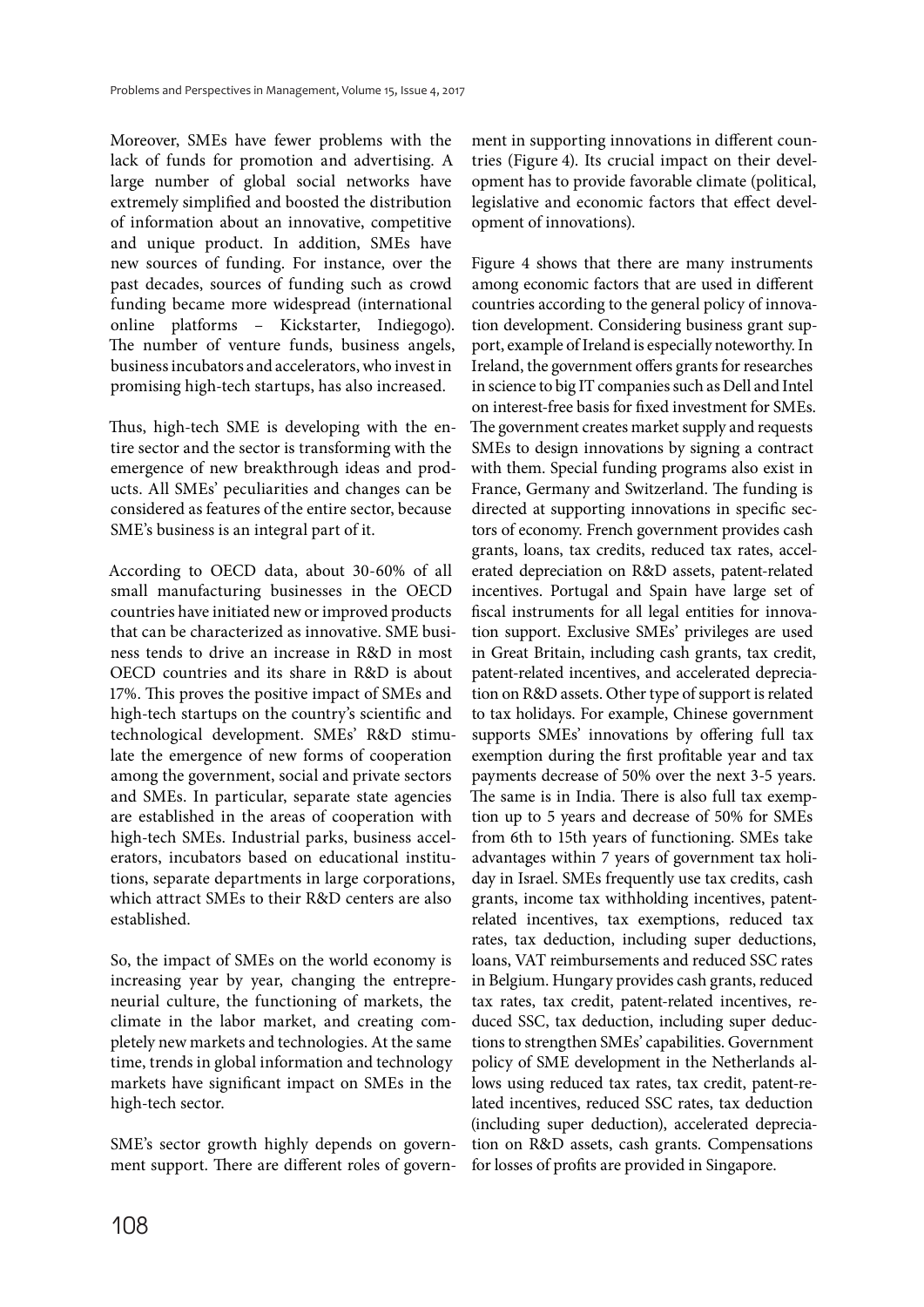

**Figure 4.** Types of government support for development of innovations

In the era of 4IR, the Ukrainian economy competitiveness in the international market depends on the innovative technological business development. The share of SMEs that introduce innovative products or processes has increased from 7.4% in 2015 to 7.9% in 2016. However, such growth is not enough to enable small business to drive economic growth in Ukraine. This reflects the need of the innovative SME development policy implementation and understanding small business nature. Therefore, our research provides a specialized survey of Ukrainian technological startups. A list of questions related to directions of business activity, funding and taxation and the most urgent needs or changes were prepared within this

research. More than 20 representatives of active high-tech SMEs were interviewed. As a result, the largest share of respondents (30%) are related to computer technology business (Figure 5).

Ukrainian high-tech SMEs' representatives point out the key obstacles for their businesses, namely: imperfect regulatory framework (70% of respondents), problems with the promotion of a product or service (50% of respondents), lack of investments (45% of respondents). At the same time, they identify the activities of foreign individuals and organizations (55% of respondents), public and business organizations (45% of respondents), IT clusters, business incubators and accelerators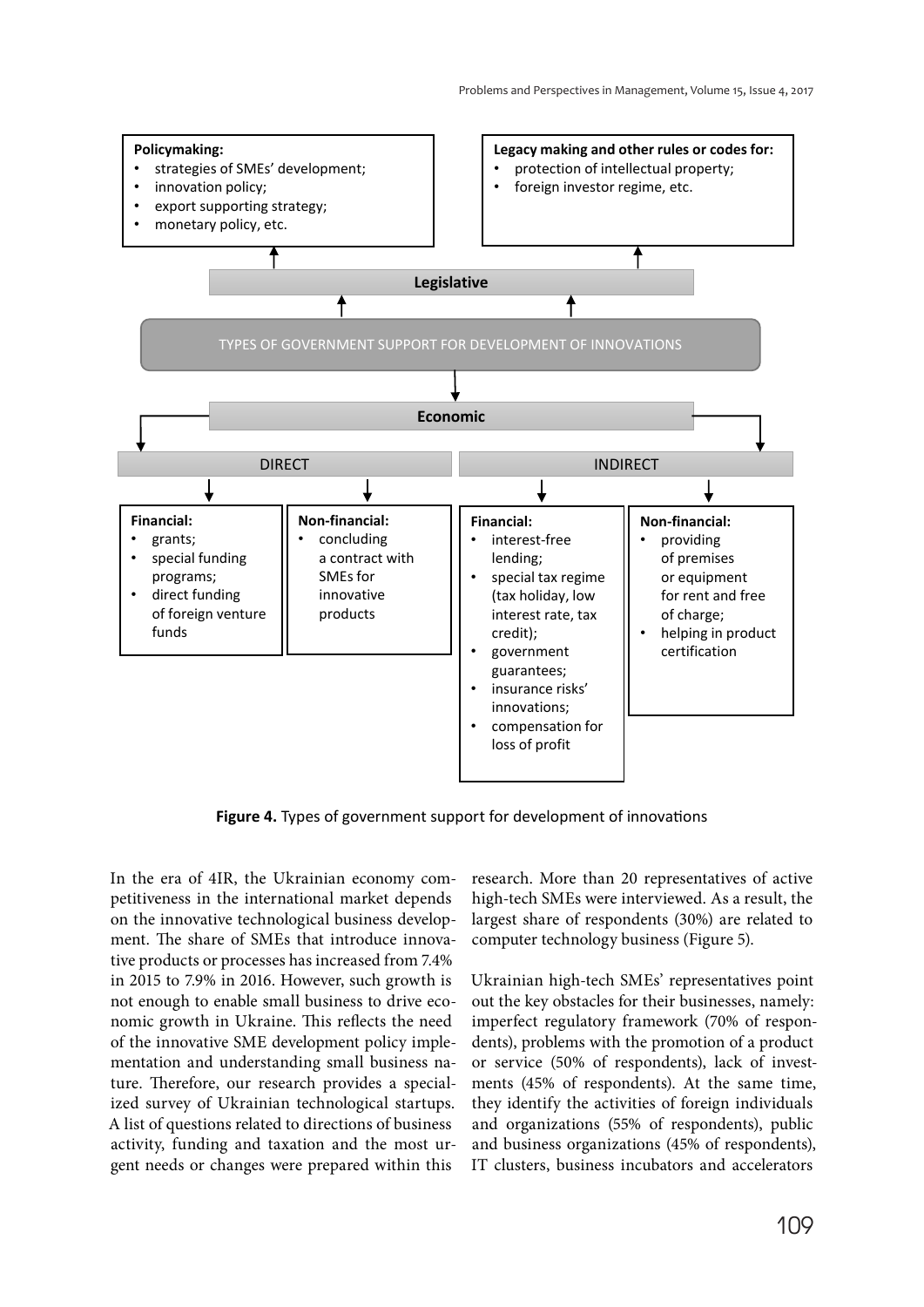

**Figure 5.** Areas of surveyed small innovative business activity

(40% of respondents) as the most contributing factors to their businesses development. It is important to underline that none of the respondent benefit from the government authorities' activities. Only 10% of respondents benefits from the activities of individual government officials. This indicates a weak government involvement in specific problems of high-tech SMEs solving and inefficient mechanism of cooperation between government and business. As a result, 65% of the respondents approved the necessity of state programs for SMEs' support through grants, investments and cheap loans implementation to improve businessenvironment for innovative enterprises. On the other hand, none of the respondents defines the state as business-partner or co-owner. The largest part of respondents (30%) intend to implement their own business initiative on their own, which indicates a high level of distrust of entrepreneurs in other market participants. Only 25% and 20% of respondents are ready to cooperate with venture or direct investment funds and a large business, respectively. However, business angels and other private investors are defined as the main source of financing used by 45% of respondents. Other businesses were funded by business incubators and accelerators (25%) and with non-bank loans (20%).

At the same time, Ukraine has great advantages comparing to other countries, including high quality human capital; competitive high-tech developments; space and aviation industry; outstanding math and biotech schools; leading position in the IT industry in a global market. Ukraine took the third place in the world after the USA and India by the number of certified IT specialists. This proves that Ukraine has chances to be an important player on the innovation market.

The policy of SMEs' development has to be an integral part of national structural reforms in Ukraine. This is confirmed by a benchmarking assessment of the implementation parameters of development policies in the Eastern Europe. This policy will facilitate the sources diversification for economic growth in the country. SME could play an important role among such sources both in the medium-term and long-term framework. The analysis of the weak and strong points allows us to define the prospects for Ukraine and the friction points to work at (Table 2).

Every EU country has its own roadmap of development strategies to maximize their opportunities (Figure 6), because they understand the importance of SMEs for improving economic competitiveness, restoring sustainable growth, developing an enabling environment for business, and attracting new investments to the country. The potential of economic growth depends on effective government policy in the area of SMEs.

Ukraine has its Strategy for Sustainable Development "Ukraine 2020" which includes top-10 priorities such as: reform of national security and defense system; renewal of authorities and anti-corruption reform; judicial and law enforcement reform, decentralization and public admin-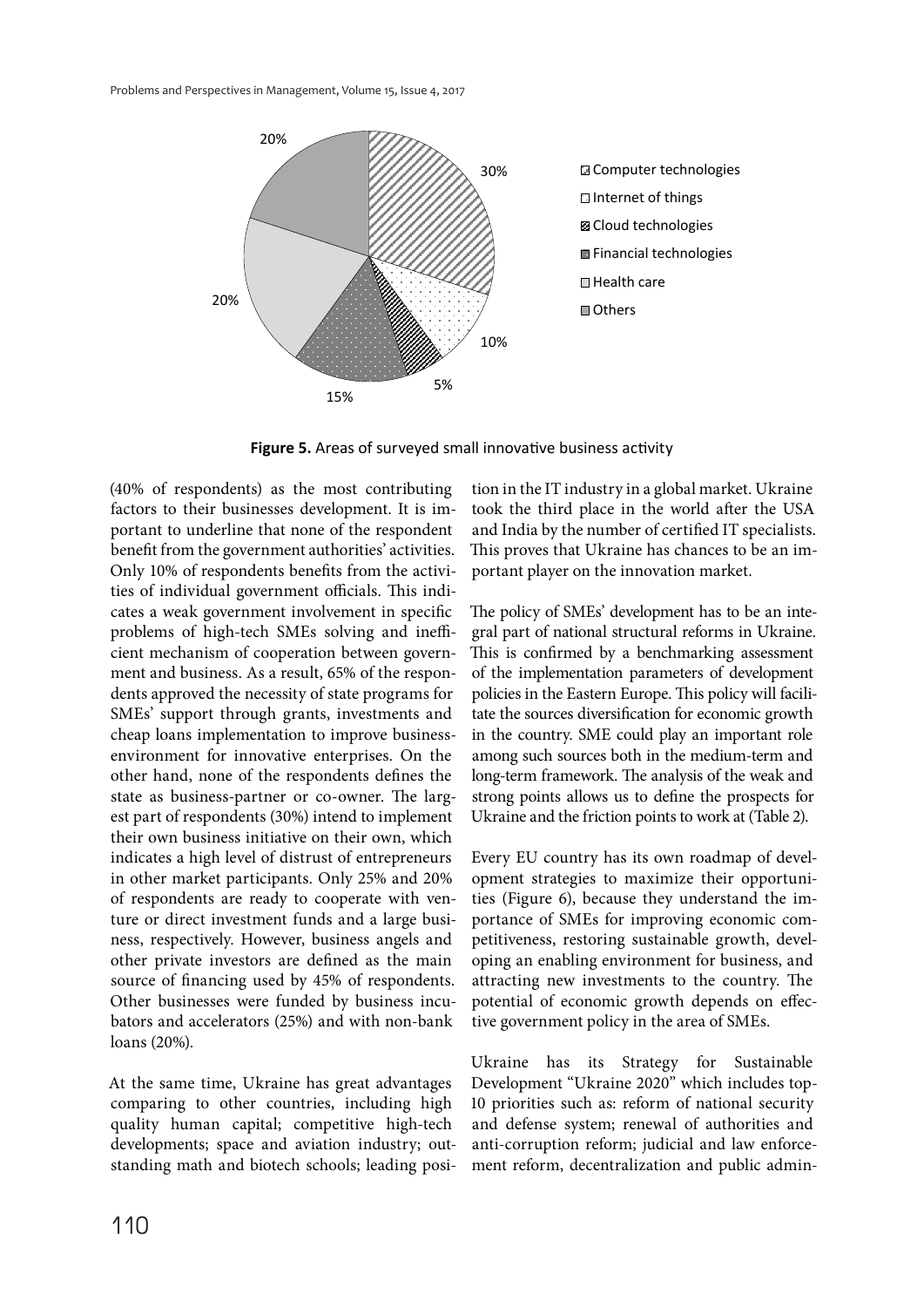| Table 2. SWOT-analysis of SME Development Policy Implementation in Ukraine, 2016 |  |  |  |
|----------------------------------------------------------------------------------|--|--|--|
|----------------------------------------------------------------------------------|--|--|--|

| <b>Strengths</b>                                                                                                                                                                                                                                                                                                                                                                                        | Weaknesses                                                                                                                                                                                                                                                                                                                                                                              |
|---------------------------------------------------------------------------------------------------------------------------------------------------------------------------------------------------------------------------------------------------------------------------------------------------------------------------------------------------------------------------------------------------------|-----------------------------------------------------------------------------------------------------------------------------------------------------------------------------------------------------------------------------------------------------------------------------------------------------------------------------------------------------------------------------------------|
| adoption of the Sustainable Development Strategy<br>"Ukraine 2020";<br>improving business environment in 2014-2015<br>(deregulation, licensing, e-governance);<br>starting the European technical standards implementation;<br>relatively developed non-bank financing;<br>improving the public procurement (the law act of 2014, online tenders, the "Transparently" service)                          | lack of overall structured, coherent SME development<br>٠<br>policy;<br>regulatory barriers (21 days to start a business, problems<br>with the customs, insolvency, complex judicial system,<br>corruption);<br>the low level of availability of debt capital;<br>lack of a coherent policy to stimulate innovation and<br>٠<br>٠<br>support of SMEs                                    |
| <b>Opportunities</b>                                                                                                                                                                                                                                                                                                                                                                                    | <b>Thunders</b>                                                                                                                                                                                                                                                                                                                                                                         |
| agreement on Free Trade Area between Ukraine and the<br>EU (export growth, FDI);<br>participation in Horizon 2020 and Enterprise Europe<br>Network;<br>competitive and educated workforce;<br>the current education reform is aimed at long-term<br>advocacy and entrepreneurship development;<br>relatively developed market for SME development services $\cdot$<br>(business incubators, consulting) | military conflict in the east of the country, adversely<br>٠<br>affecting the macroeconomic situation and investment<br>attractiveness;<br>unstable SME's development policy (frequent change of<br>responsibility, initiative without funding or realization);<br>a high level of illegal shadow practices in all sectors of the<br>economy;<br>slow implementation of reform programs |

istration reform; deregulation and development of entrepreneurship; health care reform; tax reform; energy independence; popularization of Ukraine in the world; promotion of state interests in the global information space. Unfortunately, the strategy of Ukraine doesn't define the innovation development as a priority at all.

Therefore, due to the advantages, which are mentioned above, we offer to reconsider the priorities of the Development Strategy of Ukraine. Among them should be space and aviation, ICT

in industry, data analysis and information management, smart agriculture, biotechnologies in food production, etc. Ukrainian government policy should be directed at the support of these branches and appropriate ambitious startup ideas. The government should also encourage informal investors, including business angels and crowdfunding network, which play a key role in financing innovative SMEs in developed countries. This will force the development of innovative SMEs and make them more competitive in the global world.

**Table 3.** Roadmaps of development strategies in different countries

| Country  | <b>Development strategies</b>                                                                                                                                                                                                    |
|----------|----------------------------------------------------------------------------------------------------------------------------------------------------------------------------------------------------------------------------------|
| Slovakia | automotive & mechanical engineering industries;<br>٠<br>production and processing of iron and steel;<br>ICT and services;<br>consumer electronics and electrical equipment                                                       |
| Latvia   | smart energy;<br>٠<br>advanced ICT;<br>knowledge intensive bio-economy, biomedicine, medical technologies and biotechnology;<br>smart materials, technology and engineering;<br>advanced technologies in machine industries<br>٠ |
| Hungary  | ICN and information services;<br>٠<br>sustainable environment;<br>agricultural innovation;<br>clear and renewable energies;<br>healthy society and wellbeing, engineering                                                        |
| Poland   | innovative agriculture and agro-food industry;<br>٠<br>modern textile and fashion industry (including design);<br>medical industry;<br>pharmaceuticals and cosmetics (including health resort medicine)                          |
| Estonia  | ICT inindustry - data analysis and information management;<br>٠<br>e-health:<br>knowledge-based construction;<br>biotechnologies in food                                                                                         |
| Romania  | agriculture and food industry;<br>IT & C;<br>automotive industry and other transport                                                                                                                                             |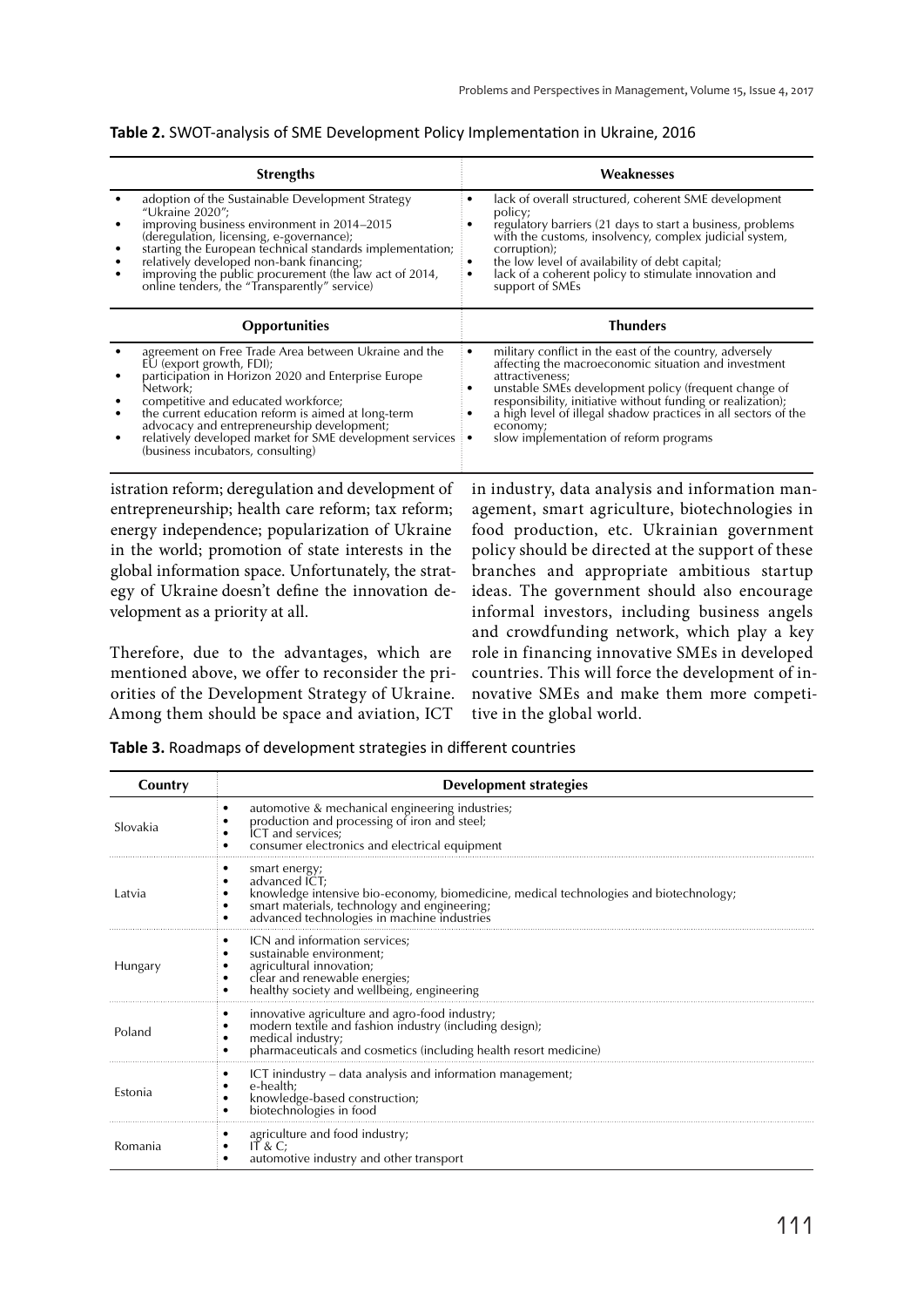# **CONCLUSION**

The analysis of different statistical reports on SMEs development and innovations shows new global trends of development of high-tech SMEs. This fact demonstrates that Ukraine has all chances to join the global community. At the same time, the SWOT-analysis and survey of Ukrainian SMEs show that our main obstacle is poor government support of both innovations and SMEs. This proves needs to enforce it due to the types of government support:

- political (to improve the policy and strategy in the field of entrepreneurship encouraging to start business and to develop it due to the policy's priorities; increasing knowledge and experience sharing among SMEs, large enterprises, scientific organizations and universities; creating conditions for decentralization networking and integration of local SMEs to global knowledge network; designing incentives for local SMEs not to move abroad with their high-tech development products and to satisfy Ukrainian market);
- legislative (to improve and design modern laws, roles, short-term and long-term strategies, codes of ethics for protection investors' and creditors' rights; to enforce punitive measures for those who violates intellectual property rights);
- economical (to expand the set of financial instruments and then promote its inclusivity: sign contracts with SMEs for innovative products, provide interest-free lending, special tax regimes (tax holidays, low interest rates, tax credits), government guarantees, insurance risks' innovations, compensation for losses of profit).
- The tandem of such types of government support in Ukraine will make it possible to enter new era of high-tech development, to strengthen its positions in a global competitive world, to increase the level of local consumers' absorption capacity to innovations. In general, well-balanced government policy of supporting innovations will contribute to improving wellness, prosperity and achieving goals of sustainable development in Ukraine.

# **REFERENCES**

- 1. AGE Global Enterprise Recognition Report (2015). Retrieved from http://dnbsmallbusiness.com.au/ News/SMEs call for universal\_definition\_of\_small\_business/ indexdl\_8518.aspx
- 2. Bloem, J., M. van Doorn, Duivestein, S. (2014). The Fourth Industrial Revolution. Things to Tighten the Link Between IT and OT. Groningen: Sogeti VINT Production.
- 3. Britchenko, I. G., Momot, O. M., & Sayenko, V. G. (2012). Economic problems of business function development in the sectors of national economy. Donetsk– Poltava: OOO "Tehservis".
- 4. Chien, С. (2012). Startups and Patent Trolls. Retrieved from http://

digitalcommons.law.scu.edu/cgi/ viewcontent.cgi?article=1554&con text=facpubs

- 5. Dittrich, P. (2016). Reskilling for the fourth industrial revolution. Formulating a European strategy. Retrieved from http://www.institutdelors.eu/media/digitalskilljdib-nov2016.pdf?pdf=ok
- 6. Economic and Industry Outlook for the Second Half of 2017 (2017, August). Retrieved from http://eng. kiet.re.kr/kiet\_eng/?sub\_num=21 0&state=view&idx=53623&ord=0
- 7. Fairlie, R., & Reedy, E. (2016). The Kauffman Index: Startup Activity: national trends. Retrieved from file:///C:/Users/PC/Desktop/%D 0%90%D0%BD%D1%82%D0%B E%D0%BD%D1%8E%D0%BA/

kauffman\_index\_startup\_activity\_metro\_trends\_2016.pdf

- 8. Frolov, S., Hovorun, A., & Ostapenko, M. (2017). Prospects for the innovative development of information technology in Ukraine during economic crisis. Innovative Marketing, 13(1), 55-60. httpx://doi.org/10.21511/ im.13(1).2017.05
- 9. Growing the global economy through SMEs (2011). Retrieved from http://www.edinburghgroup.org/media/2776/ edinburgh\_group\_research\_growing\_the\_global\_economy\_ through smes.pdf)
- 10. Information economy report (2017). Digitalization, trade and development. UNCTAD, 2017, 129 p.